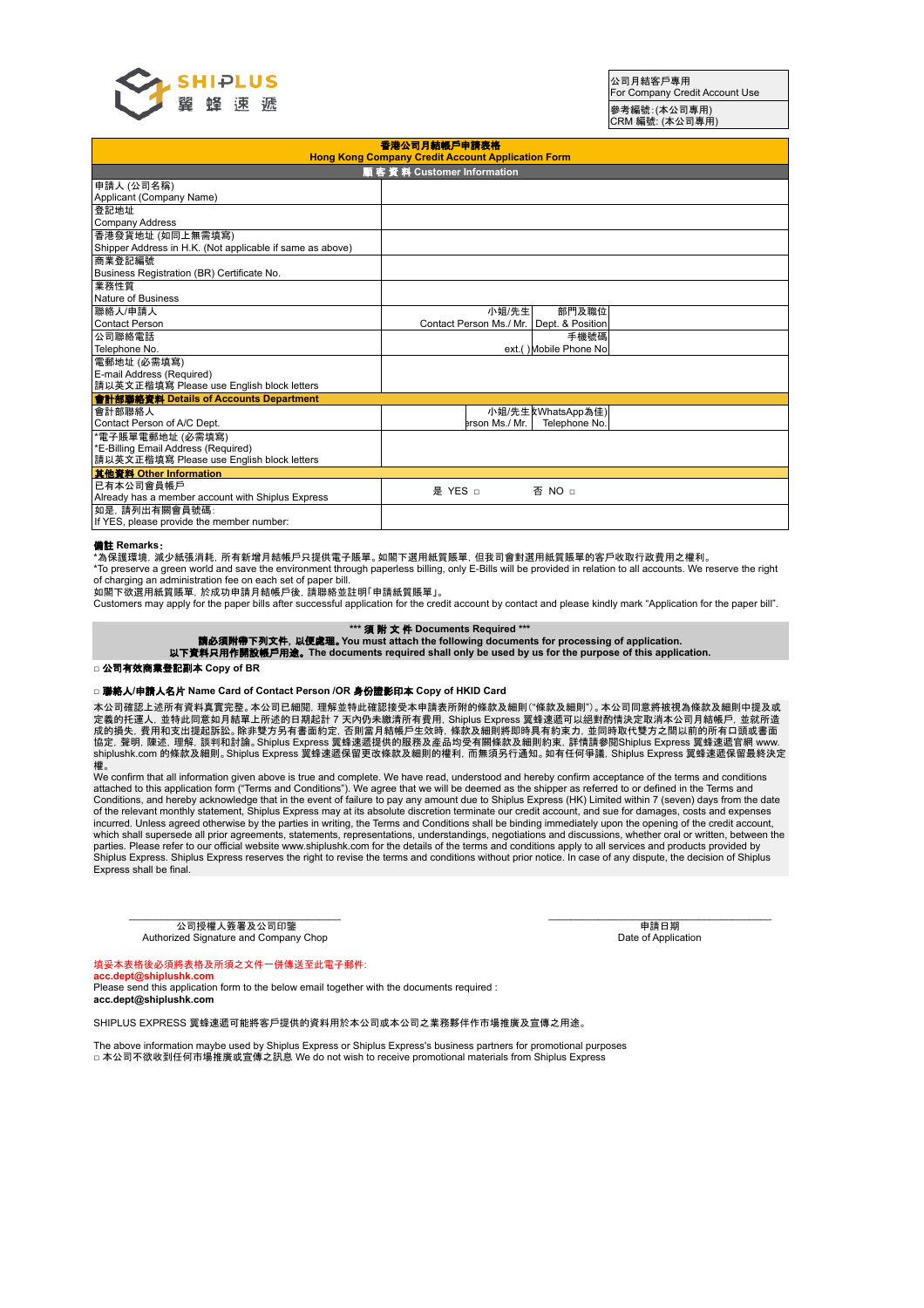SHIPLUS本《SHIPLUS使用條款及細則》及《公司月結付款方式條款》(下稱"本契約")為SHIPLUS EXPRESS (HK) LIMITED 翼蜂㏿遞(香港)有限公司(下稱 。… <u>Loon, worm Loop</u><br>'SHIPLUS" 或"本公司") 與 寄件人/客戶之間訂立的契約,寄件人/客戶一經簽署《香港公司月結帳戶申請表格》,即被視為已明確理解和同意本《SHIPLUS使用條款及細則》及《公司月結付款 方式條款》的各項條款, 。<br>並同意切實執行。本契約如有任何變更, 本公司將不另行通知, 並視為自動更新。 《公司月結付款方式條款》 1. 當本公司收到客戶填妥之申請書正本後會作審批,如獲通過會以電郵通知客戶其編號及生效日期。公司月結帳戶生效時本契約亦同時生效。 2. 申請客戶需於過往 1 個月內,該月繳付運費金額達到港幣 500 元才可申請本公司的月結帳戶。總費用包括但不限於燃油附加費、偏遠地區附加費、住宅附加 費、特殊入倉服務 費及其他特殊處理費等。如開戶後的三個月內,每月平均繳款運費金額未能達到港幣 500 元或以上,本公司會保留取消此公司月結帳號的權利。 3. 月結客戶必須於月結單上印有的到期付款日前繳付所有費用。若月結客戶未能依期繳付所有費用,本公司則有權額外向客戶收取逾期未繳的費用之 2%作為附 加費。 4. 如客戶於月結單上印有的發出日起計七天內仍未繳清所有費用,本公司有權取消其月結帳戶,並循法律途徑追討一切損失。 5. 客戶編號只供申請表上的申請人使用。 6. 客戶如欲終止公司月結帳戶,請致電 9449 0170 通知本公司會計部,財務結賬需時約十五個工作天。 7. 如客戶超過六個月沒有使用本公司服務,本公司有權隨時終止客戶的公司月結帳戶而不作另行通知。 8. 本公司保留修改以上一切條文的權利,及有權隨時終止客戶的公司月結帳戶,並即收回一切賬款。 9. 客戶同意本公司在合乎相關法例的情況下可以使用、儲存、披露任何客戶詳情,及將其轉讓給任何本公司認為有合理需要的人士(包括但不限於自然人、商號、 公司、法團及 非法團性質的團體) 10. 本公司認為有需要或適當時,可將客戶詳情轉給在香港境內或境外的任何服務供應商,以便該(等)供應商為本公司進行資料處理或代表本公司向客戶提供任 何服務。 11. 以上條款受香港特別行政區法律約束及解釋,雙方提交並同意香港法院的非專有司法管轄。 《支付第三方服務費》 12. 在本契約之有效期內,如任何第三方寄件人或收件人提供的月結客戶號碼與合同中客戶之月結號碼一致的,則寄件和收件的全部費用(包括運費及增值服務 費用)均可轉入客 戶月結帳戶進行統一結算。 13. 客戶承諾,所有使用客戶月結號碼的寄件及收件行為一律視為客戶行為,受合同和附件服務條款約束,如因客戶洩露月結號碼資訊可能導致的風險則由客戶 全部承擔,客戶不 一)……<br>得以任何理由拒付費用 14. 本公司只向客戶提供對賬單結算進行費用核對和開具發票,不向客戶以外的第三方重複發放發票。 15. 客戶未按合同和附件服務條款的約定按時足額支付結算款項的,本公司有權取消本協議下的所有服務。 《協議終止》 16. 任何一方可透過書面通知於 7 個工作天通知期後終止本協議。而按照實際情況,雙方亦有權透過書面通知即時終止本協議。 《其他》 17. 本協議僅用中文執行。如果在中文版本與其他語言的翻譯版本之間有任何差異,一概以中文本為准。 18. 本協議下未提及之條款則以合同內容爲準。 《SHIPLUS使用條款及細則》 當閣下使用本公司之㏿運服務時,作為「寄件人」,閣下代表您與快件的收件人(「收件人」)及其他持有該快件的權益的人士,同意本條款及細則均適用。 1 定義<br>1.1 「SHIPLUS」、「翼蜂」、「我們」指SHIPLUS EXPRESS (HK) LIMITED翼蜂速遞香港有限公司、或其接收該快件的附屬公司、分支機構、相關聯公司、代理人或獨 承辦商 ,,。<br>1.2 「快性」指留個運留由 SHIPLUS同音收客的所有句專 」 1.3 「個人資料」是指任何可以直接或間接與個人有關的資料、可以切實可行地透過該資 料確定有關人士的身份、及該資料的存在形式,讓人可切實可行地查閱及處理。 1.4 「條款和條件」 指本條款和條件, 本公司可隨時自行更改, 而無需另行通知。為避免爭議, 任何修改在本公司官方網站上發佈時立即生效並具 有約束力。<br>1.5 「運單」包括任何由本公司或寄件人的自動系統制作的快件識別碼或文件, 例如標籤、條碼或運單及任何其電子版本。 2 不接納的快件 -<br>寄件人同意, 如發生以下情況, 其快件則被視為不可接納 2.1 國際航空貨運協會、國際民航組織及其它相關政府部門或組織所規定為有害物品、危險物品,禁運物品或限運物品; 2.2 未按照有關海關規定辦理報關手續的; 2.3 快件被列為危險物品, 或者順豐認為不能安全地或合法地承運的快件, 包括但不限於涉及動物及其部分、貨幣、不記名票據、可流轉票據、偽冒貨品、貴重金屬 寶石、 槍械及其組件、彈藥、人體殘肢、色情物品, 非法毒品/藥物 ;或<br>2.4 收件人地址不正確、不完整或沒有正確標示, 或快件包裝不全或不足而至不足以致未能確保快件能在一般及合理情況下安全運送。SHIPLUS有絕對權力因應其 的方法處理,包括但不限於摧毀任何因應本條列明為不接納的快件。 3 查驗權 。<br>19 一次,同意本公司或任何政府部門有權在沒有事先通知的情況下對快件進行開箱查驗。本公司不會對因上述查驗而導致的任何延誤造成的任何損失負責。如果寄 託寄件,還應當提供委託人的有效身份證件。 4 寄件人的保證和彌償責任 如寄件人違反有關法律法規或違反以下保證和陳述,寄件人應彌償並確保本公司免受相關損失或損害: 4.1 寄件人或其代理人提供的所有信息都是清晰可讀、完整和準確的; 4.2 若寄件人授權他人代為填寫的資訊, 填寫內容應經寄件人本人確認的, 被授權人的行為導致的風險由寄件人承擔;<br>4.3 快件是包裝穩妥及充足以確保在一般及合理情況下安全運送, 並在預備、儲存及運送到本公司期間受到保護, 以免其受未經授權的干預; 4.4 若寄件人授權他人代為包裝,應確認該快件已採取合理謹慎包裝且符合安全運輸的標準,在快件的準備、倉儲和運輸過程中確保本公司免受不當干擾,被授權人行為 導致的風險由寄件人承擔; 4.5 快件所有標識完整標準及描述準確;<br>4.6 快件符合進出口國家/地區海關、出口、入口、資料保障法律及其它法律法規的規定;<br>4.7 寄件人就向SHIPLUS提供及披露收件人的個人資料已獲得所有所需的批准; 4.8 除非另有約定, 寄件人應及時提供正確清關資料和/或支付稅金、提供稅金憑證;<br>4.9 快件不得包含國家機關公文、國家保護野生動物和瀕危野生動物及其製品、假冒偽劣和侵權物品等法律法規禁止和限制寄遞的物品, 不得通過寄遞管道危害國 …。<br>《六十五》 19日出众杨洞五六、出众杨逵为主场 。<br>4.10 運單由寄件人或其授權代表代表其本人和快件的收件人及其他持有該快件的權益的人士簽署, 本條款和條件構成對寄件人及其代表具有約束力和可強制執? 務;及

。。。。<br>4.11 無論本公司是否接受或拒絕快件, 都不應被視為免除本第 4 條約定寄件人的保證和彌償青任或第 13 條約定SHIPLUS的青任限制。